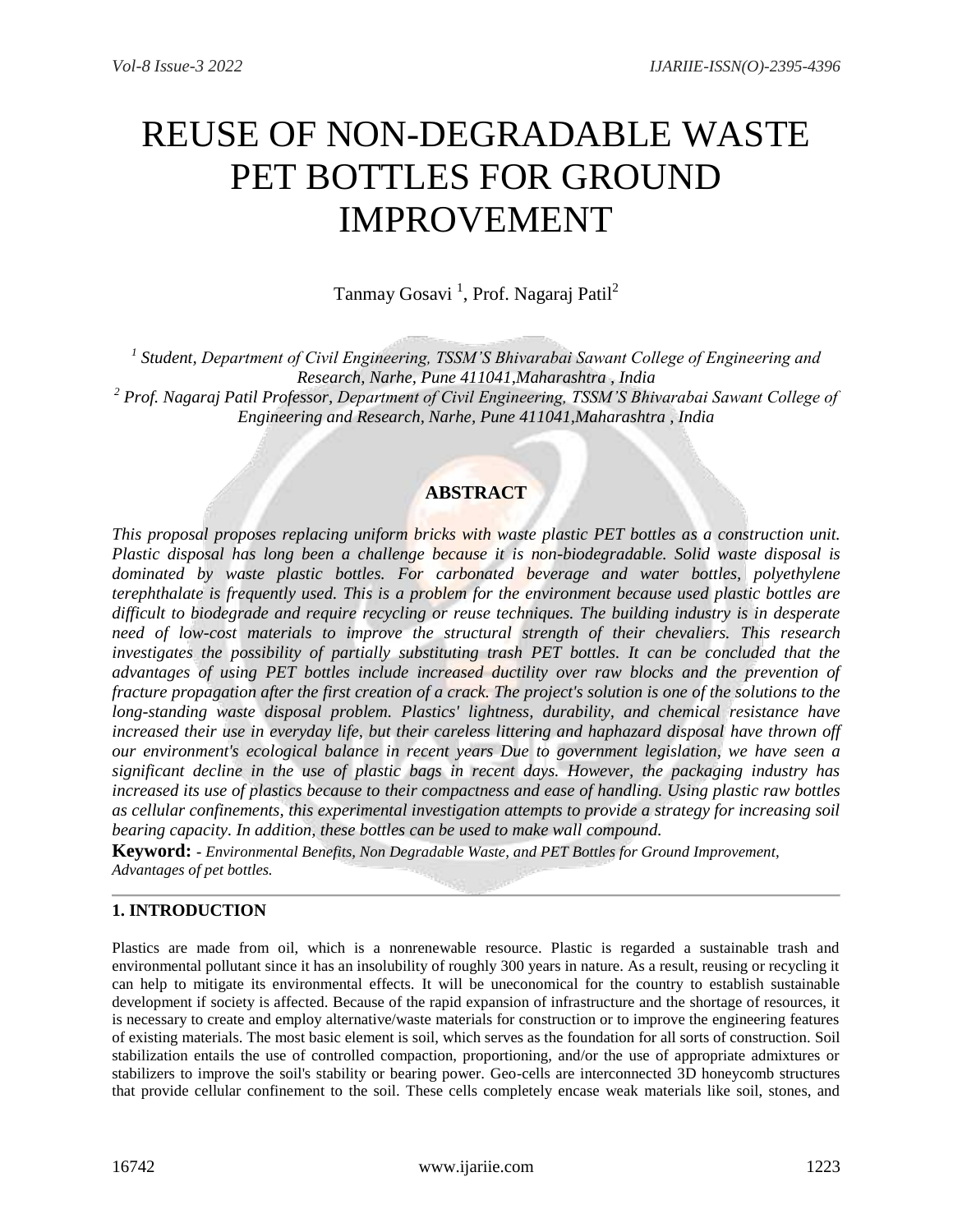provide all-around confinement due to their three-dimensional structure, which prevents the material from lateral spreading, resulting in a much stiffer mat-like structure that distributes the overcoming load over a much larger area. Nowadays, humans use all of their resources to consume more. Unless the beginning resources are reduced and the landfill is expanded, the result of this huge consumption is nothing. In recent years, humans have been on the lookout for more diverse supplies at reduced prices while also following the path to eliminate waste. Waste can now be produced anywhere humans have left their tracks, reminding him that they have not selected the best strategy for exploiting nature. By bridging the gap between the rich and the disadvantaged in society, plastic bottles can help to achieve social fairness. With today's world's population development, the demand for buildings has increased, and to meet this demand, countries opt to employ industrial building materials rather than indigenous and traditional materials. These variables, while raising energy consumption in the industrial sector, can also raise the cost of housing and be seen as a barrier to consumers obtaining essential life necessities. At this time, we have more options than ever before for harnessing renewable resources such as solar, wind, and geothermal, and this science is progressing. However, instead of using fossil fuels, which are cheap and have little environmental impact, those energies can be used as one of the renewable and alternative energies. With a severe housing shortage but plenty of plastic bottles littering the streets, the Development Association for Renewable Energies, a Nigerian nongovernmental organization, decided to construct an incredible two-bedroom bungalow made entirely of plastic bottles that is bullet and fireproof, earthquake resistant, and maintains a comfortable interior temperature of 64 degrees Fahrenheit all year. Hundreds of plastic bottles were filled with sand before being strung together at the neck. The bottles were then properly placed and compacted down with a mix of mud and cement, resulting in a stronger building material than blocks. So far, numerous researchers have undertaken a variety of tests.

## **2. OBJECTIVES**

This project's goals are as follows:

Conduct CBR experiments on quarry dust in the laboratory and look into the following:

1. Evaluate the performance of waste PET bottle embedded sections in comparison to plain parts.

2. Look at the impact of bottle aspect ratio on performance.

3. Investigate the impact of various bottle configurations on section bearing resistance.

4. Calculate and compare the improvement factors for reducing pavement thickness by embedding plastic bottles in quarry dust.

## **3. METHODOLOGY**

1. Gather PET bottles and quarry dust that have been discarded.

2. Assess the index and engineering qualities of quarry dust.

3. Using CBR tests, investigate the efficacy of used PET bottles in increasing bearing capacity.

4. The California Bearing Ratio test was carried out on various configurations by arranging the bottles in various patterns such as triangle (3 bottles), diamond (4 bottles), and circular (5 bottles) at various heights (cut bottles at 11.6cm, 9.3cm, and 6.6cm) to achieve the desired optimum aspect ratio i.e. height and diameter ratio. The bottles were buried 5 mm beneath the plunger.

Figure 1 shows the various test configurations generated in the CBR mould.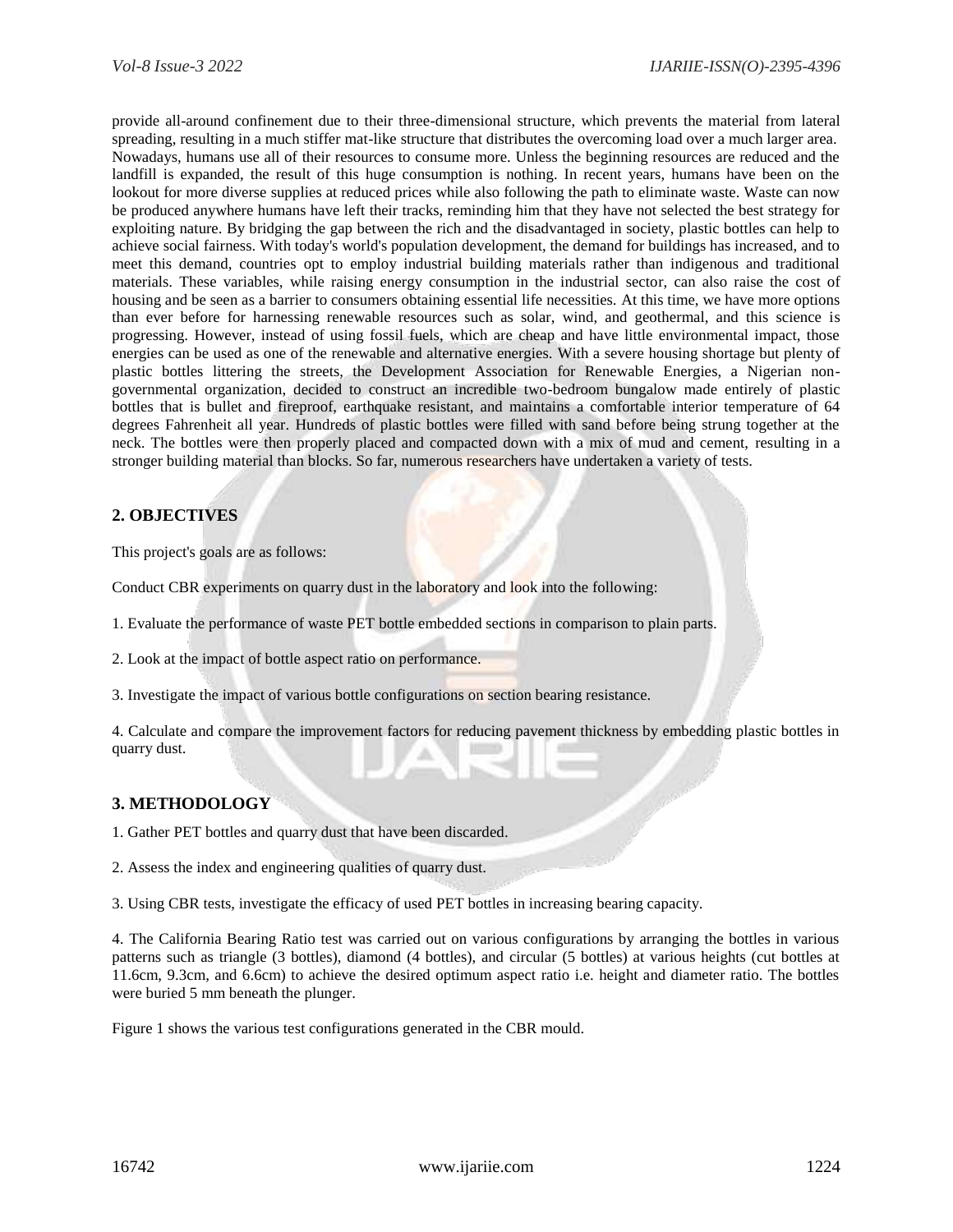

**Figure -1**: Test Configurations Within CBR Moulds.

#### **4. RESULTS**

The following comparisons were done to investigate the performance of waste PET bottle embedded portions.

1. Determine the section with the highest CBR value by comparing CBR values.

2. Study performance improvement with respect to bottle configuration and height by comparing load vs. settlement / pressure vs. settlement.

3. Estimate the range of penetration at which maximal benefit is observed by comparing improvement factors.

According to the results of the experiments, a four-bottle design with a height of 6.3 cm performed best and produced the highest CBR value. At low penetration levels, the improvement factor is highest.

## **5. CONCLUSIONS**

The following conclusions can be taken from the conducted experiments:

• When the load is delivered directly at the connections, as in the 3 bottle and 4 bottle configurations, the benefit of the plastic geocell is substantial.

• Though the 5 bottle structure provides a larger area of confinement, the pressure maintained is determined on the strength of the joints at which the load is applied.

• Because the improvement factor is best at 2-4 mm, using waste PET bottles increases the elasticity of the model parts.

• Because the walls of plastic bottles are weak, they buckle when the height of the bottle is increased.

• The use of plastic geocell can result in a 50% reduction in overall pavement thickness.

#### **6. REFERENCES**

[1]. Aditya Singh Rawat1, R. Kansal. "PET Bottles as Sustainable Building Material: A Step towards Green Building Construction", Journal of Civil Engineering and Environmental Technology Print ISSN: 2349-8404; Online ISSN: 2349-879X; Volume 1, Number 6